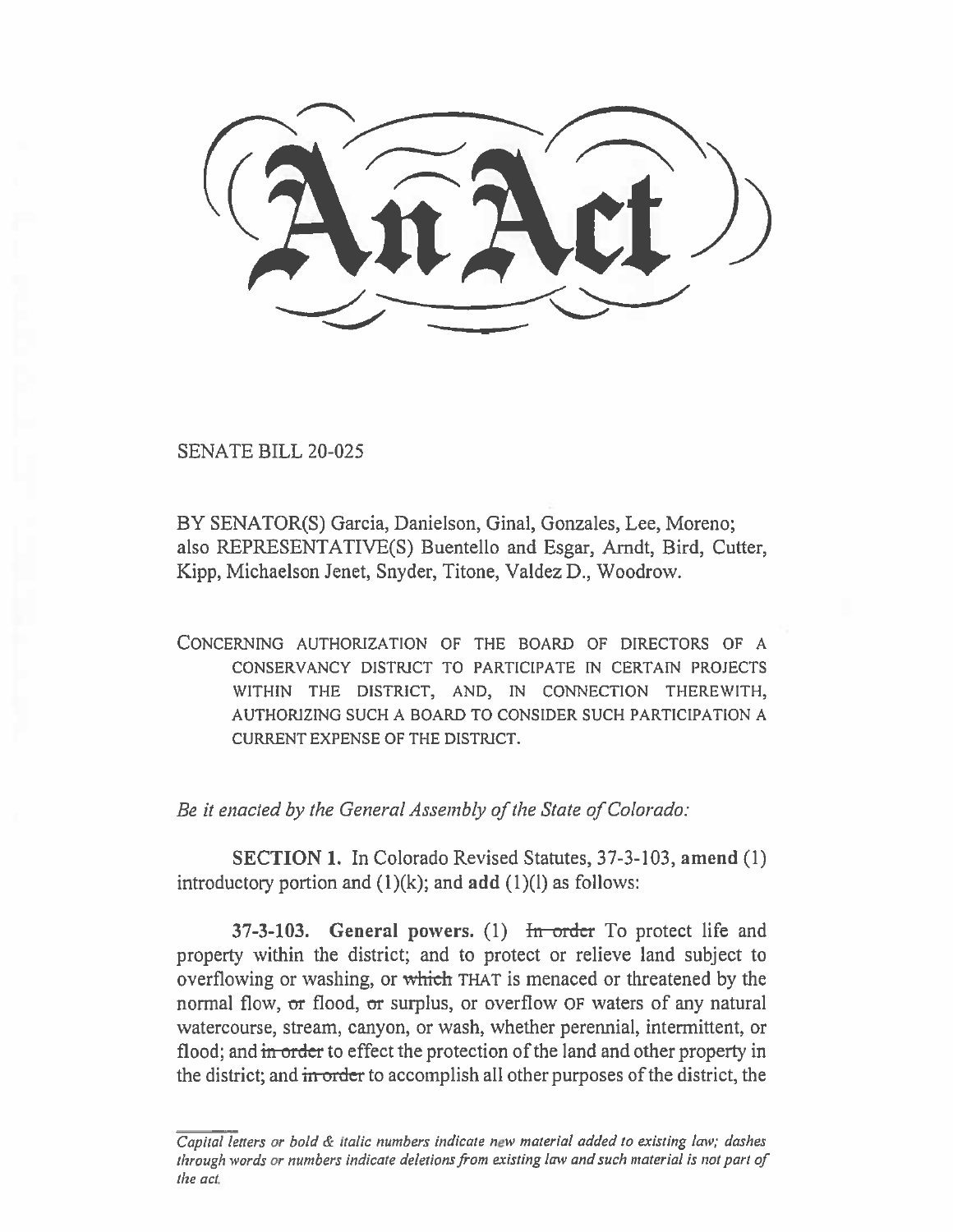board of directors is authorized:

(k) To participate in the development of parks and recreational facilities WITHIN THE BOUNDARIES OF THE DISTRICT, including but not limited to; THE DEVELOPMENT OF trails, greenways, and riverfront **tick** that within the boundaries of said district RIVERFRONTS, AND TO CONSIDER SUCH PARTICIPATION A CURRENT EXPENSE OF THE DISTRICT; AND

**(1)** TO PARTICIPATE IN ARTISTIC AND BEAUTIFICATION PROJECTS THAT IMPROVE THE AESTHETIC APPEARANCE OF WATERWAYS WITHIN THE BOUNDARIES OF THE DISTRICT AND TO CONSIDER SUCH PARTICIPATION A CURRENT EXPENSE OF THE DISTRICT.

**SECTION 2. Act subject to petition - effective date.** This act takes effect at 12:01 a.m. on the day following the expiration of the ninety-day period after final adjournment of the general assembly (August 5, 2020, if adjournment sine die is on May 6, 2020); except that, if a referendum petition is filed pursuant to section 1 (3) of article V of the state constitution against this act or an item, section, or part of this act within such period, then the act, item, section, or part will not take effect unless